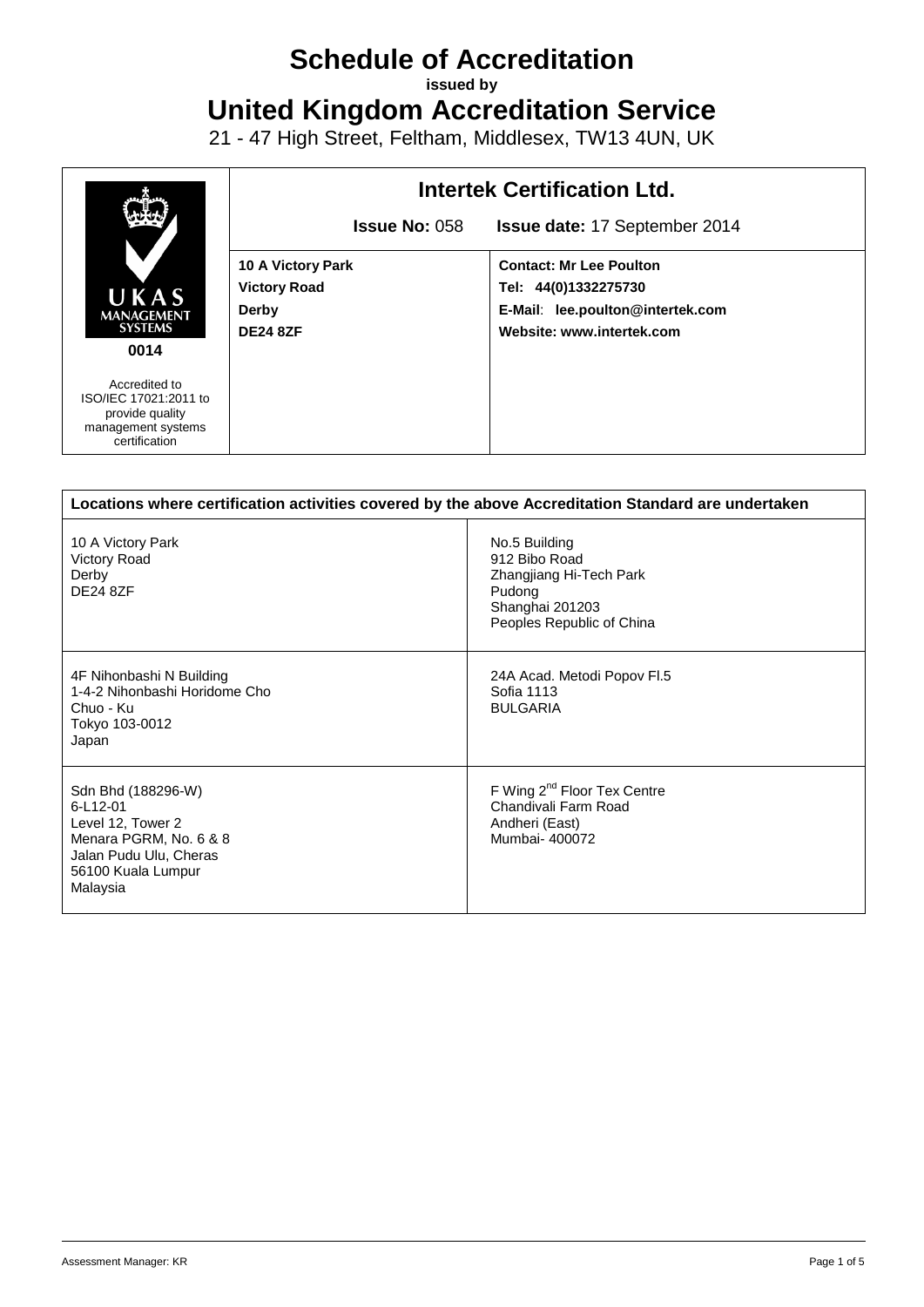

Accredited to ISO/IEC 17021: 2011 to provide quality management systems certification

# **Schedule of Accreditation issued by United Kingdom Accreditation Service**

21 - 47 High Street, Feltham, Middlesex, TW13 4UN, UK

#### **Intertek Certification Ltd**

**Issue No:** 058 **Issue date:** 17 September 2014

# DETAIL OF ACCREDITATION

| ISO 9001:2008 Certification                                              |                                             |                                                                                                                                                                                                                                                             |  |
|--------------------------------------------------------------------------|---------------------------------------------|-------------------------------------------------------------------------------------------------------------------------------------------------------------------------------------------------------------------------------------------------------------|--|
| <b>European Co-operation for Accreditation</b><br><b>Scope Reference</b> | <b>Full/Limited</b><br><b>Accreditation</b> | <b>Extent of Scope</b>                                                                                                                                                                                                                                      |  |
| EA 1 Agriculture, Fishing                                                | Full                                        | Including: HACCP in accordance with the<br>principles of Codex Alimentarius (MICL<br>document - MI Specification H-02) in<br>association with ISO 9001 series standards<br>for a limited scope associated with food<br>and food chain related products only |  |
| EA 2 Mining and quarrying                                                | Full                                        |                                                                                                                                                                                                                                                             |  |
| EA 3 Food products, beverages and tobacco                                | Full                                        | Including: HACCP in accordance with the<br>principles of Codex Alimentarius (MICL<br>document - MI Specification H-02) in<br>association with ISO 9001 series standard                                                                                      |  |
| EA 4 Textiles and textile products                                       | Full                                        |                                                                                                                                                                                                                                                             |  |
| EA 5 Leather and leather products                                        | Full                                        |                                                                                                                                                                                                                                                             |  |
| EA 6 Wood and wood products                                              | Full                                        |                                                                                                                                                                                                                                                             |  |
| EA 7 Pulp, paper and paper products                                      | Full                                        |                                                                                                                                                                                                                                                             |  |
| EA 8 Publishing companies                                                | Full                                        |                                                                                                                                                                                                                                                             |  |
| EA 9 Printing companies                                                  | Full                                        |                                                                                                                                                                                                                                                             |  |
| EA 10 Manufacture of coke and refined<br>petroleum products              | Full                                        |                                                                                                                                                                                                                                                             |  |
| EA 12 Chemicals, chemical products and<br>fibres                         | Full                                        |                                                                                                                                                                                                                                                             |  |
| <b>EA 13 Pharmaceuticals</b>                                             | Full                                        |                                                                                                                                                                                                                                                             |  |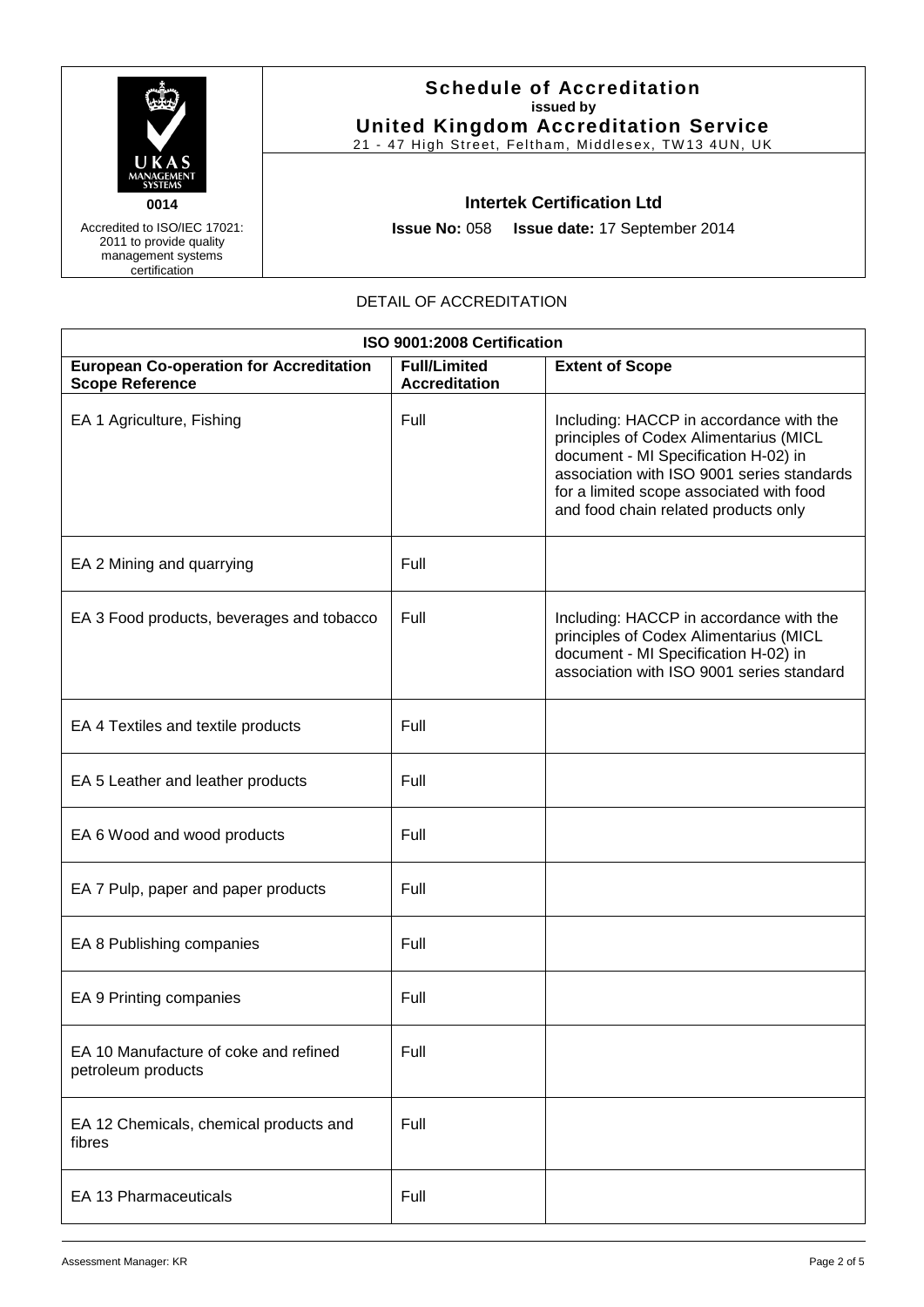

Accredited to ISO/IEC 17021: 2011 to provide quality management systems certification

# **Schedule of Accreditation issued by United Kingdom Accreditation Service**

21 - 47 High Street, Feltham, Middlesex, TW13 4UN, UK

#### **Intertek Certification Ltd**

**Issue No:** 058 **Issue date:** 17 September 2014

| ISO 9001:2008 Certification                                              |                                             |                        |  |
|--------------------------------------------------------------------------|---------------------------------------------|------------------------|--|
| <b>European Co-operation for Accreditation</b><br><b>Scope Reference</b> | <b>Full/Limited</b><br><b>Accreditation</b> | <b>Extent of Scope</b> |  |
|                                                                          |                                             |                        |  |
| EA 14 Rubber and plastic products                                        | Full                                        |                        |  |
| EA 15 Non-metallic mineral products                                      | Full                                        |                        |  |
| EA 16 Concrete, cement, lime, plaster etc                                | Full                                        |                        |  |
| EA 17 Basic metals and fabricated metal<br>products                      | Full                                        |                        |  |
| EA18 Machinery and equipment                                             | Full                                        |                        |  |
| EA 19 Electrical and optical equipment                                   | Full                                        |                        |  |
| EA 20 Shipbuilding                                                       | Full                                        |                        |  |
| EA 21 Aerospace                                                          | Full                                        |                        |  |
| EA 22 Other transport equipment                                          | Full                                        |                        |  |
| EA 23 Manufacturing not elsewhere<br>classified                          | Full                                        |                        |  |
| EA 24 Recycling                                                          | Full                                        |                        |  |
| EA 25 Electricity supply                                                 | Full                                        |                        |  |
| EA 26 Water supply                                                       | Full                                        |                        |  |
| EA 27 Gas supply                                                         | Full                                        |                        |  |
| EA 28 Construction                                                       | Full                                        |                        |  |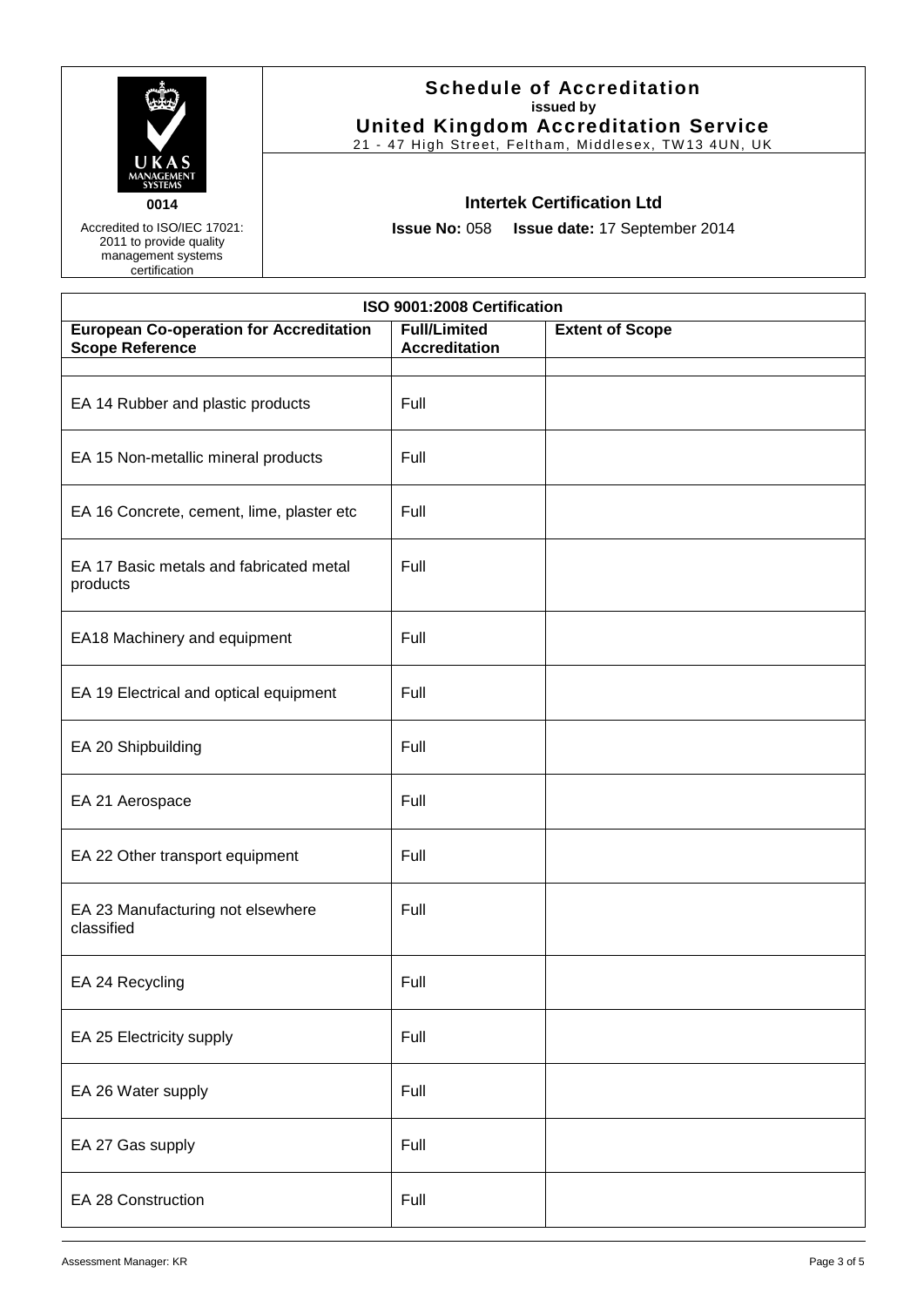| UKAS<br><b>MANAGEMENT</b><br><b>SYSTEMS</b> |  |
|---------------------------------------------|--|
| 0014                                        |  |

Accredited to ISO/IEC 17021: 2011 to provide quality management systems certification

# **Schedule of Accreditation issued by United Kingdom Accreditation Service**

21 - 47 High Street, Feltham, Middlesex, TW13 4UN, UK

# **Intertek Certification Ltd**

**Issue No:** 058 **Issue date:** 17 September 2014

| ISO 9001:2008 Certification                                                                                    |                                             |                                                                                                                                                                                                                                                             |  |
|----------------------------------------------------------------------------------------------------------------|---------------------------------------------|-------------------------------------------------------------------------------------------------------------------------------------------------------------------------------------------------------------------------------------------------------------|--|
| <b>European Co-operation for Accreditation</b><br><b>Scope Reference</b>                                       | <b>Full/Limited</b><br><b>Accreditation</b> | <b>Extent of Scope</b>                                                                                                                                                                                                                                      |  |
|                                                                                                                |                                             |                                                                                                                                                                                                                                                             |  |
| EA 29 Wholesale and retail trade; Repair of<br>motor vehicles, motorcycles and personal<br>and household goods | Full                                        | Including: HACCP in accordance with the<br>principles of Codex Alimentarius (MICL<br>document - MI Specification H-02) in<br>association with ISO 9001 series standards<br>for a limited scope associated with food<br>and food chain related products only |  |
| EA 30 Hotels and restaurants                                                                                   | Full                                        | Including: HACCP in accordance with the<br>principles of Codex Alimentarius (MICL<br>document - MI Specification H-02) in<br>association with ISO 9001 series standards<br>for a limited scope associated with food<br>and food chain related products only |  |
| EA 31 Transport, storage and<br>communication                                                                  | Full                                        |                                                                                                                                                                                                                                                             |  |
| EA 32 Financial intermediation; real estate;<br>renting                                                        | Full                                        |                                                                                                                                                                                                                                                             |  |
| EA 33 Information technology                                                                                   | Full                                        |                                                                                                                                                                                                                                                             |  |
| EA 34 Engineering services                                                                                     | Full                                        |                                                                                                                                                                                                                                                             |  |
| EA 35 Other services                                                                                           | Full                                        |                                                                                                                                                                                                                                                             |  |
| EA 36 Public administration                                                                                    | Full                                        |                                                                                                                                                                                                                                                             |  |
| EA 37 Education                                                                                                | Full                                        |                                                                                                                                                                                                                                                             |  |
| EA 38 Health and social work                                                                                   | Full                                        |                                                                                                                                                                                                                                                             |  |